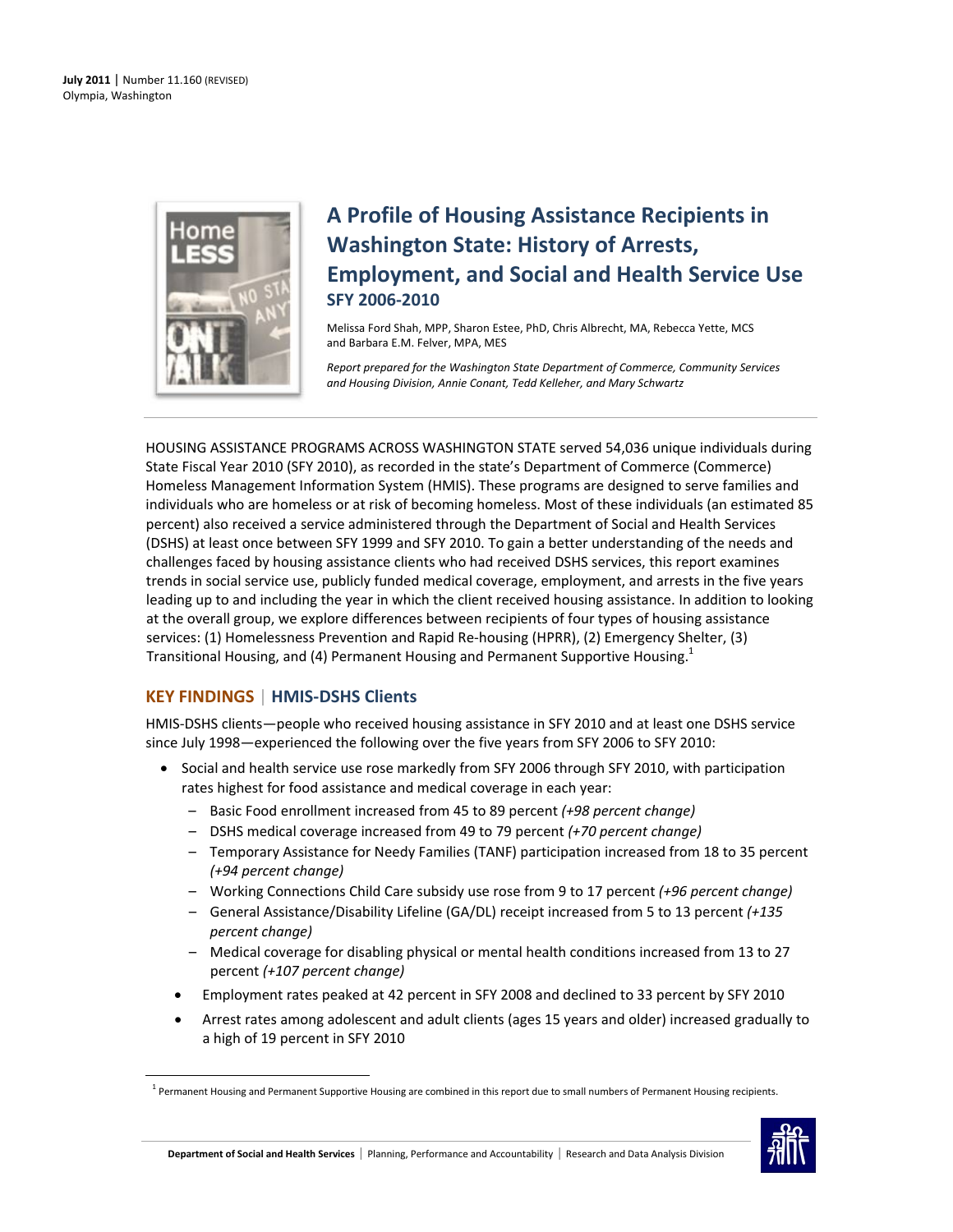## **KEY FINDINGS** | **Housing Assistance Subgroups**

Interesting patterns also emerged from our comparison of demographics, risk factors, and social service utilization across recipients of different types of housing assistance services. Together, the findings suggest that profiles of clients tend to be quite similar for recipients of HPRR and Transitional Housing services, and that profiles also tend to be similar for Emergency Shelter and Permanent and Permanent Supportive housing recipients.

Relative to other housing assistance recipients, HPRR and Transitional Housing recipients are:

- Comprised of a greater proportion of children and women of child‐bearing age
- Slightly more likely to receive Basic Food
- More likely to receive TANF and Working Connections Child Care, though this is especially true for Transitional Housing recipients
- Less likely to receive cash assistance and medical coverage due to disabilities
- More likely to be employed (among those of working age)
- Less likely to be arrested (among those ages 15 years and older)

By contrast, Emergency Shelter and Permanent and Permanent Supportive clients are:

- Comprised of more men and older adults
- More likely to receive cash assistance and medical coverage due to disabilities
- Less likely to be employed (among those of working age)
- More likely to be arrested (among those ages 15 years and older) than clients in the other two housing programs in most of the five‐year period, though arrest rates rose over time among Emergency Shelter recipients and declined among those receiving Permanent and Permanent Supportive housing, especially in the most recent year

#### **STUDY QUESTIONS** | **Risk Factors and Social and Health Service Use**

In this report, we examine:

- 1. Patterns of Basic Food receipt, DSHS medical coverage, TANF participation, use of Working Connections Child Care, General Assistance (GA)/Disability Lifeline (DL), and disability‐related medical coverage.
- 2. Rates of employment and arrest from SFY 2006 to SFY 2010 among HMIS‐DSHS clients overall and for recipients of the four types of housing assistance programs listed above.

These analyses improve our understanding of the particular needs and challenges faced by persons who are homeless or at risk of homelessness. They also demonstrate how recipients of the major types of housing assistance programs differ. While these differences may be well known to providers of housing services, statistical documentation of these patterns is far more limited. This report and the ongoing collaboration between Commerce and DSHS is an attempt to fill this knowledge gap.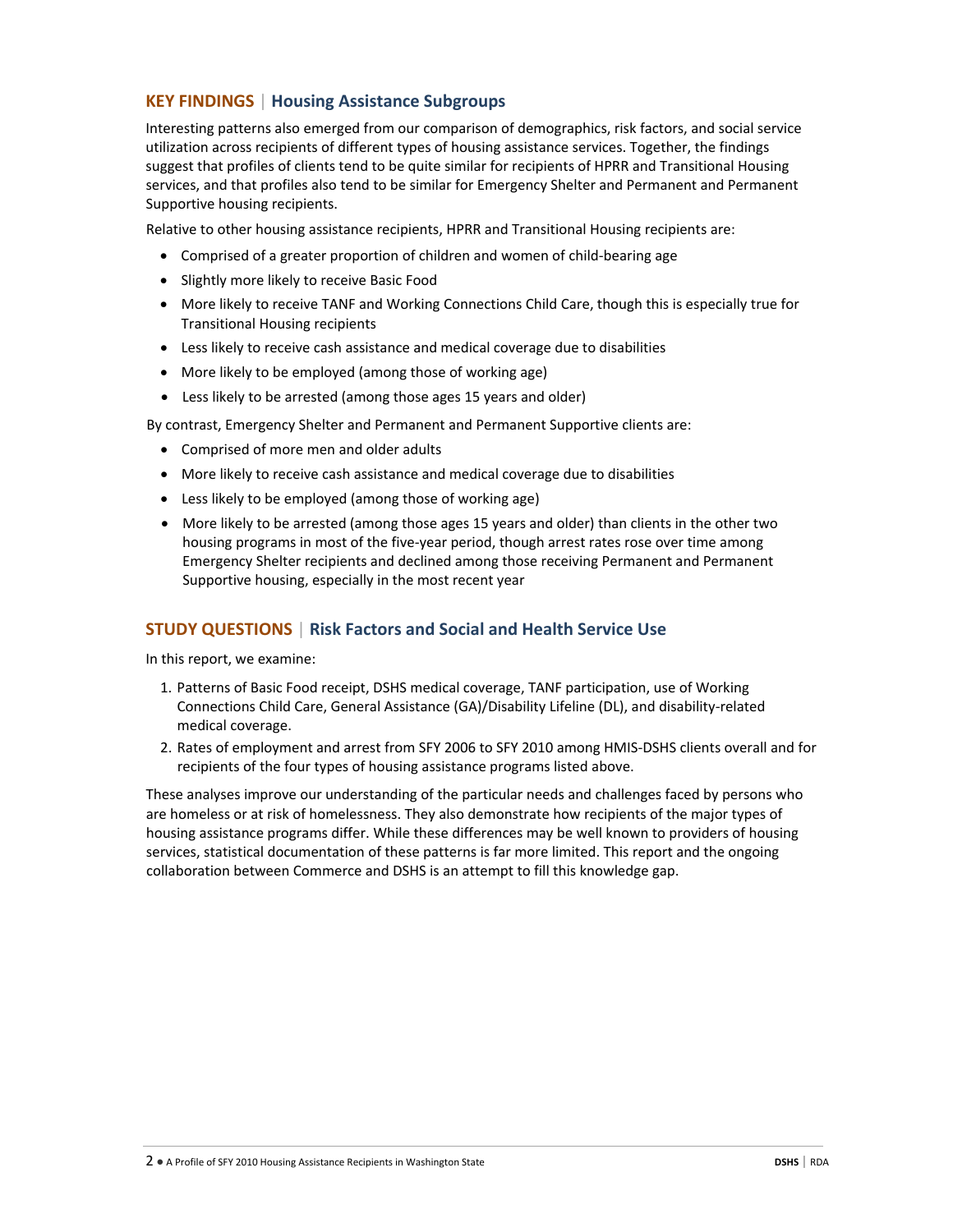### **STUDY POPULATIONS** | **SFY 2010 Housing Assistance Clients**

Of the 54,036 individuals who received housing assistance in SFY 2010 as recorded in HMIS, 78 percent (42,104) provided consent and sufficient identifying information (valid last name and social security number or date of birth) to be linked to DSHS administrative data. Of these 42,104 housing assistance recipients, 85 percent (35,908) were found to have received at least one DSHS service since July 1, 1998.<sup>[2](#page-2-0)</sup> (See Technical Notes for more detail.)

This report focuses on the 35,908 recipients of housing assistance who appear in the DSHS database ("HMIS‐DSHS Clients"). We examine characteristics of these clients according to the type of housing assistance received during SFY 2010, based on the four service categories noted above:

- 1. Homelessness Prevention and Rapid Re‐housing (HPRR),
- 2. Emergency Shelter,
- 3. Transitional Housing, and
- 4. Permanent and Permanent Supportive Housing clients.

A person is counted in each category of housing assistance in which he or she received at least one service during the year.

The population pyramid to the right shows that young adult housing assistance recipients are more likely to be female, while older adult recipients are more likely to be male. In particular, 59 percent of recipients between ages 15 and 39 are female compared to 41 percent who are male. Conversely, among recipients over 40 years of age, 63 percent are male compared to 37 who are female.

The four population pyramids below show age and gender distributions for each of the four housing assistance subgroups, reflecting the unique characteristics of the populations that each housing program serves.

For example, the pronounced swell to the right of the axis in the child‐bearing age groups for the HPRR and the Transitional Housing programs demonstrates the degree to which these programs serve women in this demographic.



In contrast, the Emergency Shelter population contains many more men, particularly in the older ages. And, the Permanent and Permanent Supportive housing programs serve a predominantly older population and considerably more men than women. The basic demographic differences will help explain some of the other patterns we observe for each of these groups in terms of employment, arrest rates, and social service utilization.



 $^2$  We excluded individuals who only linked to the DSHS integrated client database because of their involvement with Child Support Enforcement.

<span id="page-2-0"></span>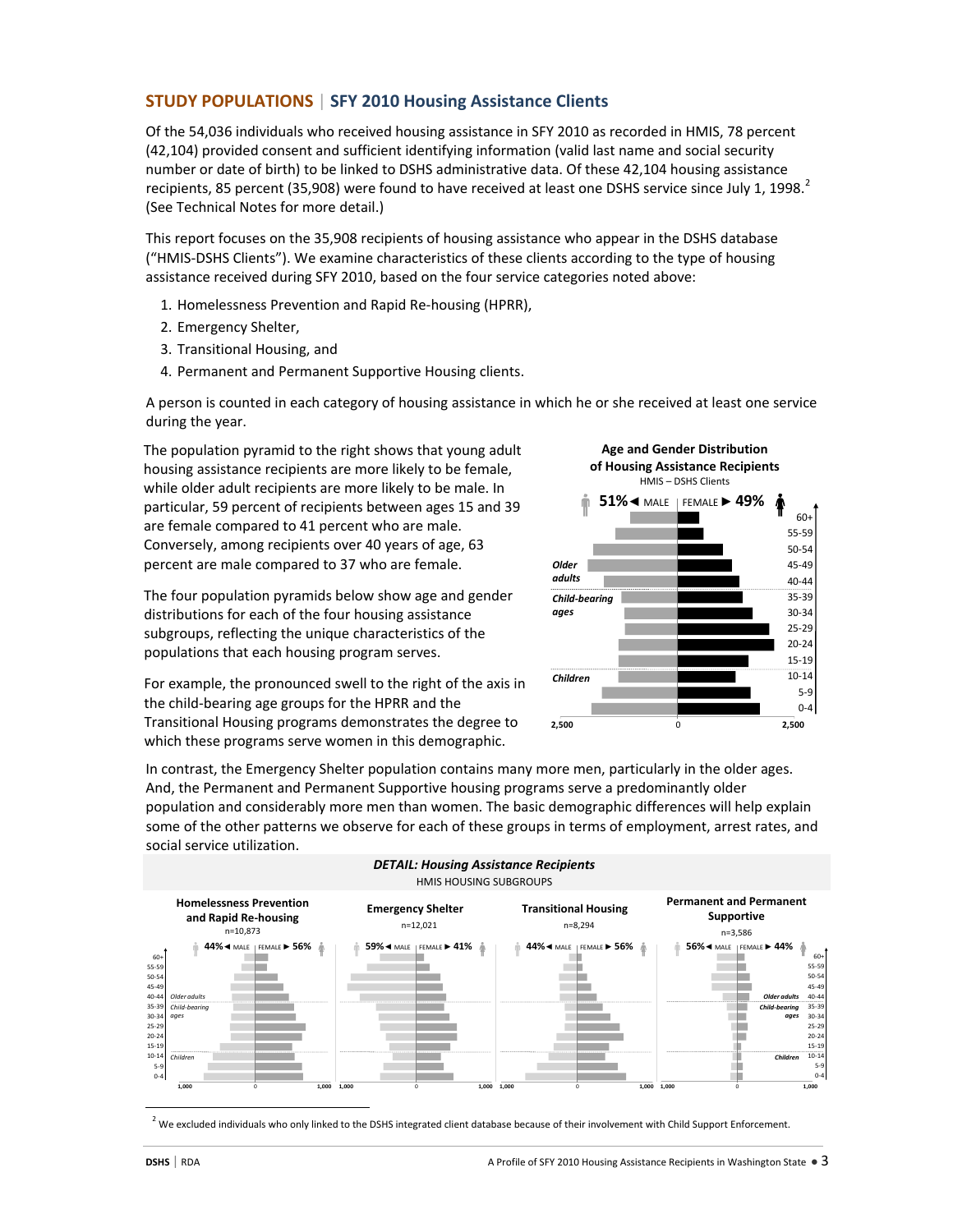#### **FINDINGS** | **Basic Food Program Enrollment**

The federally funded Basic Food program is intended to ensure that low-income families do not go hungry. There was a ramp up in Basic Food participation rates over the five-year period across all groups, with 89 percent of HMIS‐DSHS clients (and between 88 to 93 percent of each subgroup) enrolled in SFY 2010. Although some clients may have qualified for food assistance but did not apply for or receive it for some reason, differences in income eligibility thresholds for these programs may also be a factor.<sup>[3](#page-3-0)</sup>



### **FINDINGS** | **DSHS Medical Coverage**

DSHS provides medical coverage—primarily through the Medicaid program—to individuals who meet income eligibility requirements or have disabling medical conditions. DSHS medical coverage increased for all groups over the five years. Medical coverage rates were highest for Permanent and Permanent Supportive clients, who are often covered due to disabling conditions, and for Transitional Housing recipients, who are more likely to be covered under Medicaid programs for families with children.



<span id="page-3-0"></span><sup>&</sup>lt;sup>3</sup> As of October 1, 2008, the income threshold for Basic Food eligibility is 200 percent of the Federal Poverty Level (FPL), though it was 130 percent FPL prior to that. The eligibility threshold for housing programs is 50 percent of the Area Median Income (AMI), so it is possible to qualify for housing assistance but not Basic Food. For example, in King County, 200 percent of the FPL for a family of three was \$36,620 in SFY 2010, while 50 percent of the AMI was \$38,550. Families of three with earnings in between would qualify for housing but not food assistance.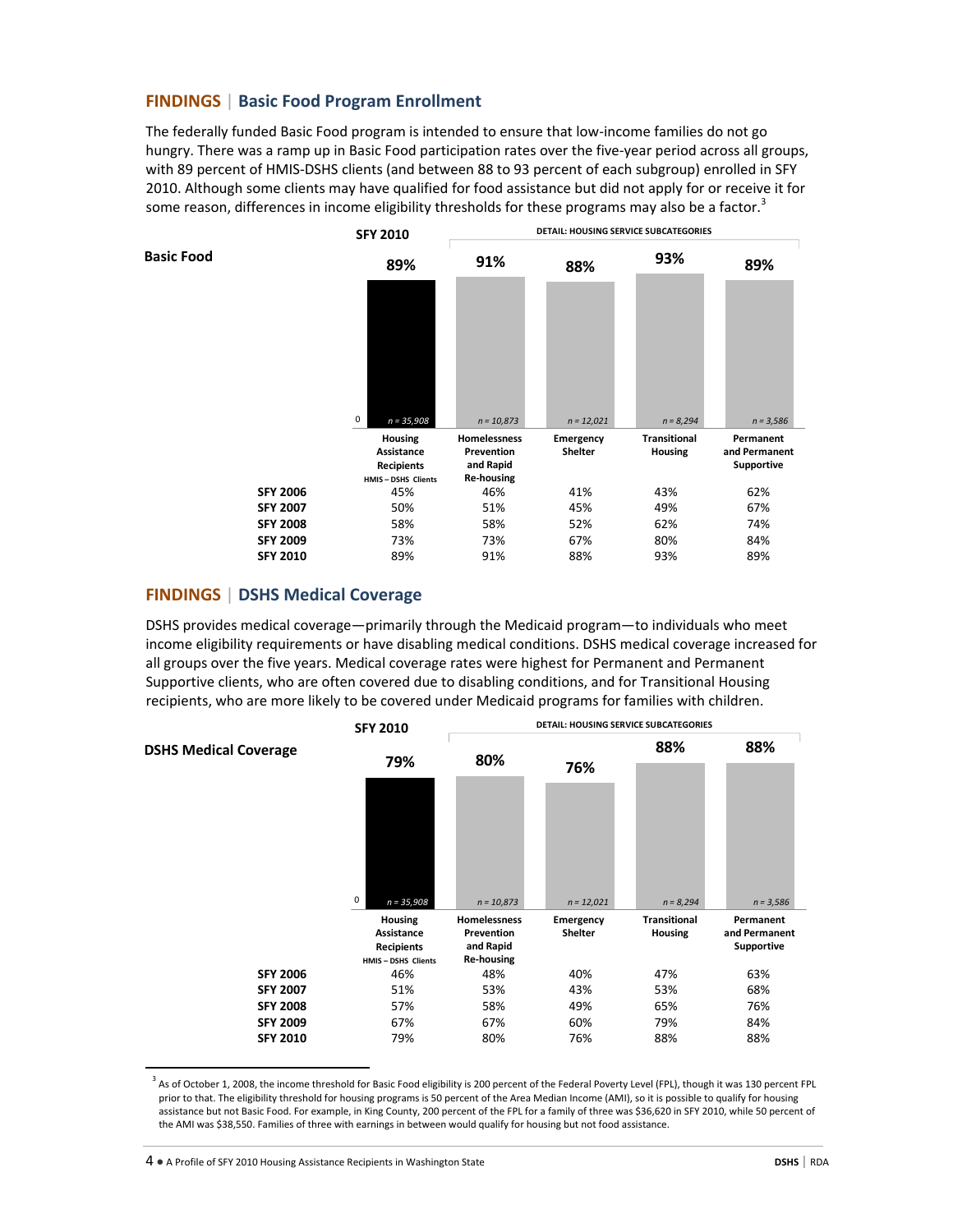### **FINDINGS | Temporary Assistance for Needy Families (TANF) Participation Rates**

The Temporary Assistance for Needy Families (TANF) program provides cash assistance to low‐income families and aids parents in gaining employment and achieving economic self-sufficiency.<sup>[4](#page-4-0)</sup> HPRR and Transitional Housing recipients tend to have the highest rates of TANF receipt compared to the other subgroups. Clients in these two housing programs are also more likely to be women of child‐bearing ages and children and so would be most likely to qualify for TANF benefits. In contrast, Permanent and Permanent Supportive housing clients are least likely to receive TANF, perhaps because they are more likely to be male and over age 40. The Emergency Sh3elter population is a mixture of older adults and families with children; one-quarter of this group received TANF in SFY 2009 and one-third in SFY 2010.



## **FINDINGS | Working Connections Child Care Subsidy Receipt**

The Working Connections Child Care (WCCC) subsidy helps low-income families pay for child care while they work or meet WorkFirst participation requirements by engaging in work‐related activities or barrier‐ removal activities under the TANF program. The state pays part of the cost of care, while the family pays a co-payment. As expected, patterns of WCCC receipt mirror those of TANF receipt. Of the four housing assistance groups, Transitional Housing recipients were the most likely to be TANF recipients (54 percent) and also to receive WCCC subsidies (29 percent) in SFY 2010.

|                                  | <b>SFY 2010</b>                                                               | <b>DETAIL: HOUSING SERVICE SUBCATEGORIES</b>                        |                             |                                       |                                          |  |
|----------------------------------|-------------------------------------------------------------------------------|---------------------------------------------------------------------|-----------------------------|---------------------------------------|------------------------------------------|--|
| <b>Working Connections Child</b> | 17%                                                                           | 18%                                                                 | 29%                         |                                       |                                          |  |
| <b>Care Subsidy</b>              |                                                                               |                                                                     | 14%                         |                                       | 10%                                      |  |
|                                  | 0<br>$n = 35,908$                                                             | $n = 10,873$                                                        | $n = 12,021$                | $n = 8,294$                           | $n = 3,586$                              |  |
|                                  | <b>Housing</b><br>Assistance<br><b>Recipients</b><br><b>HMIS-DSHS Clients</b> | <b>Homelessness</b><br>Prevention<br>and Rapid<br><b>Re-housing</b> | Emergency<br><b>Shelter</b> | <b>Transitional</b><br><b>Housing</b> | Permanent<br>and Permanent<br>Supportive |  |
| <b>SFY 2006</b>                  | 9%                                                                            | 12%                                                                 | 6%                          | 11%                                   | 5%                                       |  |
| <b>SFY 2007</b>                  | 10%                                                                           | 13%                                                                 | 7%                          | 14%                                   | 6%                                       |  |
| <b>SFY 2008</b>                  | 11%                                                                           | 14%                                                                 | 8%                          | 17%                                   | 6%                                       |  |
| <b>SFY 2009</b>                  | 14%                                                                           | 16%                                                                 | 10%                         | 23%                                   | 8%                                       |  |
| <b>SFY 2010</b>                  | 17%                                                                           | 18%                                                                 | 14%                         | 29%                                   | 10%                                      |  |

<span id="page-4-0"></span>

 $^4$  On July 1, 2008, the TANF grant amount increased by 3 percent, which would have allowed working families to qualify at slightly higher income levels, based on the earned income disregard, after this point in time.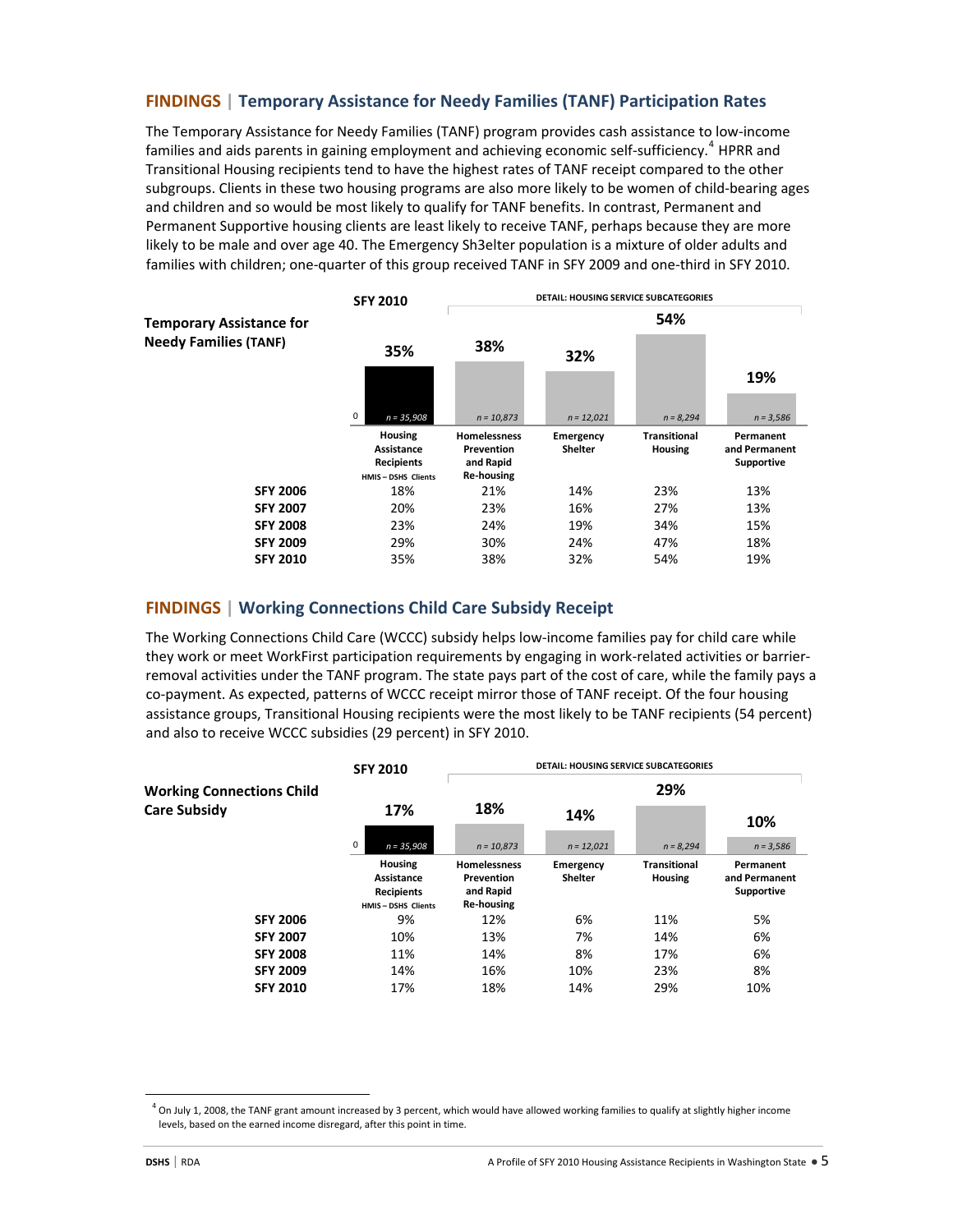### **FINDINGS | General Assistance/Disability Lifeline Cash Assistance**

The Disability Lifeline (DL) program (formerly General Assistance, GA) is a state‐funded program that provides cash assistance and medical benefits for individuals who are physically or mentally disabled and unable to work for 90 days from the date of application. In SFY 2010, the two housing assistance categories with the highest percentage of DL recipients were Emergency Shelter and Permanent and Permanent Supportive housing. About one in five recipients in these two groups were DL clients in SFY 2010. In addition, the Emergency Shelter category experienced the biggest increase in the proportion who received GA/DL over the five‐year period.

| <b>General Assistance/</b><br><b>Disability Lifeline</b> | <b>SFY 2010</b><br>13%                                                 | <b>DETAIL: HOUSING SERVICE SUBCATEGORIES</b>                        |                             |                                       |                                                 |  |
|----------------------------------------------------------|------------------------------------------------------------------------|---------------------------------------------------------------------|-----------------------------|---------------------------------------|-------------------------------------------------|--|
|                                                          |                                                                        | 20%                                                                 |                             |                                       | 22%                                             |  |
|                                                          |                                                                        | 7%                                                                  |                             | 9%                                    |                                                 |  |
|                                                          | 0<br>$n = 35,908$                                                      | $n = 10,873$                                                        | $n = 12,021$                | $n = 8,294$                           | $n = 3,586$                                     |  |
|                                                          | <b>Housing</b><br>Assistance<br><b>Recipients</b><br>HMIS-DSHS Clients | <b>Homelessness</b><br>Prevention<br>and Rapid<br><b>Re-housing</b> | Emergency<br><b>Shelter</b> | <b>Transitional</b><br><b>Housing</b> | Permanent<br>and Permanent<br><b>Supportive</b> |  |
| <b>SFY 2006</b>                                          | 5%                                                                     | 3%                                                                  | 7%                          | 3%                                    | 16%                                             |  |
| <b>SFY 2007</b>                                          | 6%                                                                     | 3%                                                                  | 8%                          | 4%                                    | 18%                                             |  |
| <b>SFY 2008</b>                                          | 8%                                                                     | 4%                                                                  | 9%                          | 6%                                    | 20%                                             |  |
| <b>SFY 2009</b>                                          | 10%                                                                    | 5%                                                                  | 14%                         | 8%                                    | 23%                                             |  |
| <b>SFY 2010</b>                                          | 13%                                                                    | 7%                                                                  | 20%                         | 9%                                    | 22%                                             |  |

#### **FINDINGS** | **Disability‐Related Medical Coverage**

The degree to which individuals served in different types of housing programs may be disabled can also be examined by looking at enrollment in DSHS medical programs that provide medical coverage due to specific physical or mental health disabilities. This includes individuals who receive federal Supplemental Security Income (SSI) benefits. As might be expected, patterns of disability-related medical coverage mirror those of GA/DL receipt. In particular, recipients of Permanent and Permanent Supportive housing and Emergency Shelter are most likely to have disability‐related medical coverage (57 percent and 35 percent, respectively, in SFY 2010).

|                                               | <b>SFY 2010</b>                                                               | <b>DETAIL: HOUSING SERVICE SUBCATEGORIES</b>                        |                             |                                       |                                                 |
|-----------------------------------------------|-------------------------------------------------------------------------------|---------------------------------------------------------------------|-----------------------------|---------------------------------------|-------------------------------------------------|
| <b>Disability-Related Medical</b><br>Coverage | 27%                                                                           |                                                                     |                             |                                       | 57%                                             |
|                                               |                                                                               |                                                                     |                             |                                       |                                                 |
|                                               |                                                                               | 16%                                                                 |                             | 18%                                   |                                                 |
|                                               | 0<br>$n = 35,908$                                                             | $n = 10,873$                                                        | $n = 12,021$                | $n = 8,294$                           | $n = 3,586$                                     |
|                                               | <b>Housing</b><br>Assistance<br><b>Recipients</b><br><b>HMIS-DSHS Clients</b> | <b>Homelessness</b><br>Prevention<br>and Rapid<br><b>Re-housing</b> | Emergency<br><b>Shelter</b> | <b>Transitional</b><br><b>Housing</b> | Permanent<br>and Permanent<br><b>Supportive</b> |
| <b>SFY 2006</b>                               | 13%                                                                           | 8%                                                                  | 14%                         | 7%                                    | 39%                                             |
| <b>SFY 2007</b>                               | 16%                                                                           | 10%                                                                 | 17%                         | 10%                                   | 46%                                             |
| <b>SFY 2008</b>                               | 19%                                                                           | 11%                                                                 | 20%                         | 13%                                   | 51%                                             |
| <b>SFY 2009</b>                               | 22%                                                                           | 14%                                                                 | 26%                         | 16%                                   | 56%                                             |
| <b>SFY 2010</b>                               | 27%                                                                           | 16%                                                                 | 35%                         | 18%                                   | 57%                                             |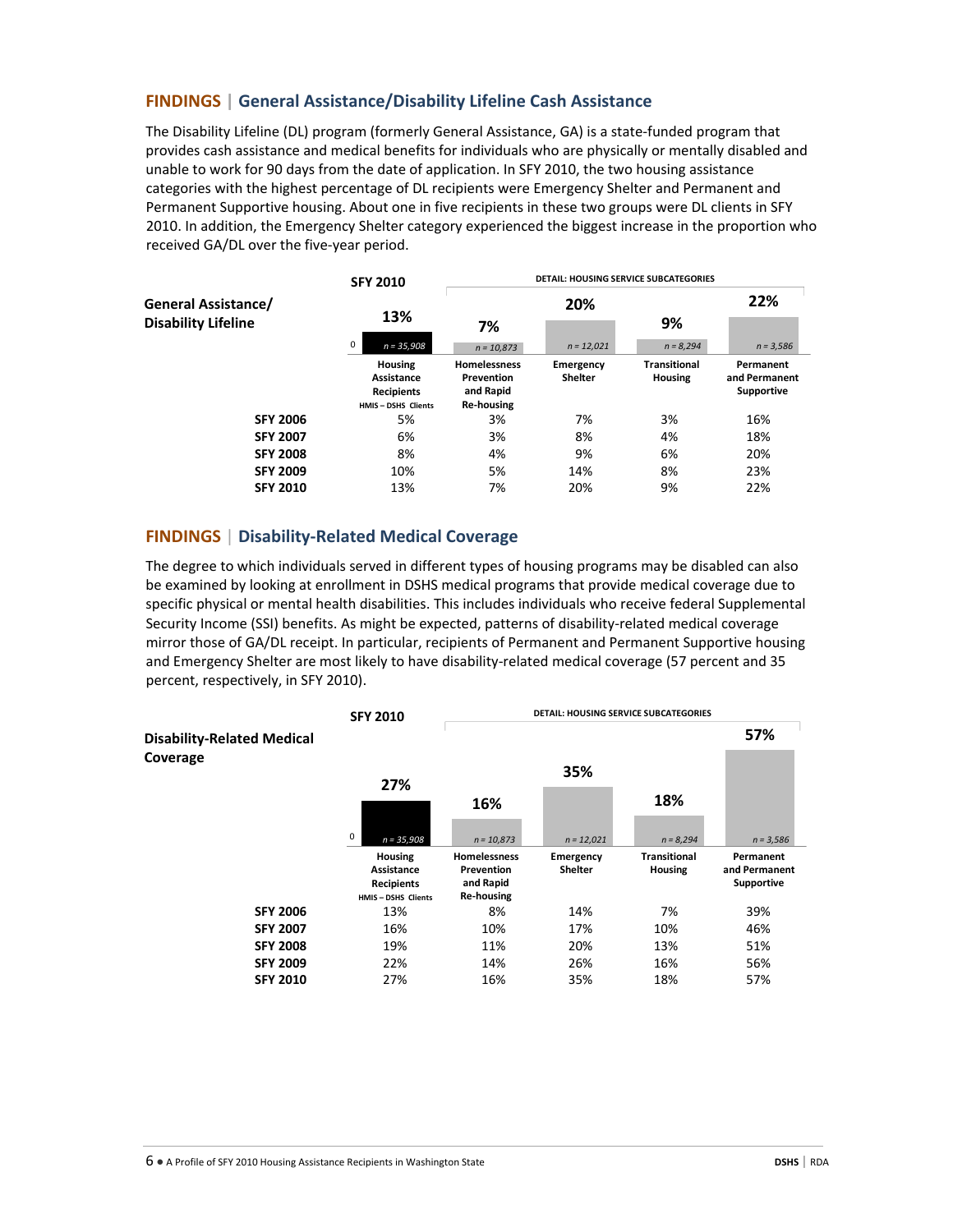# **FINDINGS | Employment Trends**

Overall, employment rates—the proportion of clients age 16 and over with any earnings reported in the Employment Security Department's Unemployment Insurance wage database—are low across all groups compared to the employment rate for the state's general population (61 percent in November 2010). This suggests poverty is likely to be a persistent problem for many of these clients. Despite low levels of employment across the board, employment rates were higher for HPRR and Transitional Housing clients over the five‐year period compared to those in the other two housing groups. Recipients of all programs appear to have been hit by the recent economic downturn, since their highest employment rates during these five years tended to occur in SFY 2008 and their lowest level in SFY 2010. The largest drop in the two years (13 percentage points) was for Permanent and Permanent Supportive housing recipients.



### **FINDINGS** | **Arrest Trends**

Arrest rates<sup>[5](#page-6-0)</sup> ranged from 16 to 19 percent over the five-year period for adolescents and adults (ages 15 years and older) who were HMIS‐DSHS clients. Arrest rates among Emergency Shelter recipients increased from 19 percent in SFY 2006 to 26 percent in SFY 2010, which was the highest arrest rate among the four housing subgroups in the most recent year. In contrast, arrest rates among recipients of Permanent and Permanent Supportive housing declined from a high of 22 percent to a low of 14 percent, with the largest decline (5 points) in SFY 2010, the year in which they are identified as having received housing assistance. This decline may reflect the benefits of providing permanent housing, and in many cases supportive services, to this high‐risk population. Arrest rates among HPRR recipients tended to be lower than those for the other housing groups in all years except SFY 2010 when recipients of HPRR and Permanent and Permanent Supportive services experienced the same arrest rate of 14 percent among those aged 15 years and over. In SFY 2010, individuals who required temporary housing through the Emergency Shelter program were almost twice as likely to be arrested compared to those receiving other types of housing assistance services.

|                                                                   | <b>SFY 2010</b><br>19%<br>n varies by SFY | <b>DETAIL: HOUSING SERVICE SUBCATEGORIES</b> |                        |                        |                        |                                                                               |
|-------------------------------------------------------------------|-------------------------------------------|----------------------------------------------|------------------------|------------------------|------------------------|-------------------------------------------------------------------------------|
| <b>Arrest Rates</b><br>Among those age 15 or<br>older in each SFY |                                           | 14%<br>n varies by SFY                       | 26%<br>n varies by SFY | 13%<br>n varies by SFY | 14%<br>n varies by SFY |                                                                               |
|                                                                   |                                           |                                              |                        |                        |                        | <b>Housing</b><br>Assistance<br><b>Recipients</b><br><b>HMIS-DSHS Clients</b> |
|                                                                   | <b>SFY 2006</b>                           | 16%                                          | 11%                    | 19%                    | 15%                    | 22%                                                                           |
| <b>SFY 2007</b>                                                   | 17%                                       | 12%                                          | 20%                    | 16%                    | 21%                    |                                                                               |
| <b>SFY 2008</b>                                                   | 18%                                       | 13%                                          | 21%                    | 17%                    | 21%                    |                                                                               |
| <b>SFY 2009</b>                                                   | 18%                                       | 13%                                          | 23%                    | 16%                    | 19%                    |                                                                               |
| <b>SFY 2010</b>                                                   | 19%                                       | 14%                                          | 26%                    | 13%                    | 14%                    |                                                                               |

<sup>5</sup> Arrest rates are based on Washington State Patrol data that include primarily felonies and gross misdemeanors but not less serious misdemeanors.

<span id="page-6-0"></span>